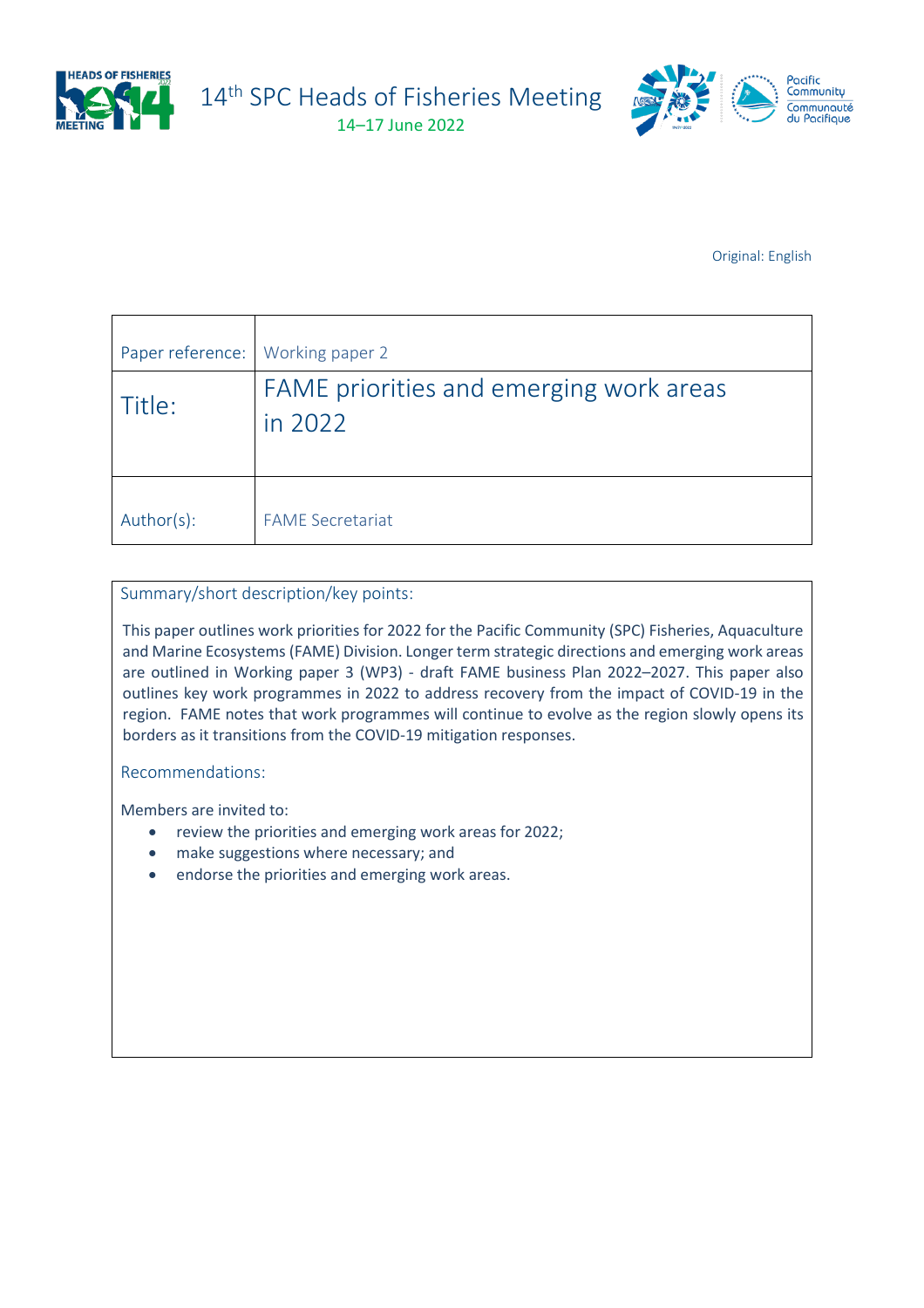

# Introduction

- 1. The implementation of the new *Business Plan* for Fisheries, Aquaculture and Marine Ecosystems (FAME) will commence in 2022 after endorsement by the 14th SPC Heads of Fisheries Meeting to support the transition from the shocks of COVID-19, and inline with SPC's new *Strategic Plan 2022-2031* approved by the 51<sup>st</sup> CRGA in November 2021. The new Business Plan sets the higher-level outcomes expected from the Division's work, goals, objectives, and results for the period of 2022-2027. The overall goal is *that the fisheries and aquaculture resources of the Pacific region are resilient, and managed sustainably for economic growth, food security, cultural and environmental conservation.*
- 2. FAME continues to work towards this goal through the new *Business Plan* objectives:
	- Enhance strategic oversight, efficient operational systems, partnership, and collaboration with other SPC divisions, our members, and partners;
	- Provide, and facilitate access to and interpretation of fisheries, aquaculture, and marine ecosystems information and knowledge;
	- Enhance data collection and provide data management services for fisheries, aquaculture, and marine ecosystems.
	- Provide scientific research, analysis, and advice for evidence-based fisheries management;
	- Strengthen the contribution of Pacific islands aquaculture and fisheries toward sustainable, bio-secure, equitable and more secure food systems;
	- Identify diverse and sustainable livelihood options for SPC member PICTs; and
	- Support the development of national capacity and enhance capabilities in fisheries and aquaculture among PICTs.
- 3. The objectives provide the framework for development of workplans for the key programmes of FAME, the Coastal Fisheries and Aquaculture Programme (CFAP) and the Oceanic Fisheries Programme (OFP). The Office of the Director supports OFP and CFAP through the provision of information and knowledge management, communication, planning and monitoring, evaluation, and learning.
- 4. FAME supports members' needs by generating science and knowledge, innovation, enhancing individual and institutional capacity, and building trusted relationships through culturally and contextually responsive ways to support sustainable management of regional and national fisheries and aquaculture resources.
- 5. The ongoing impact from COVID-19 and slow re-opening of borders by the member countries has enable FAME to adjust its work programmesthis year to respond better to member needs.
- 6. In this paper, we provide an outline of the key priorities to be addressed by FAME sections and units over the coming year inline with directions set out in the new *FAME Business Plan 2022–2027.*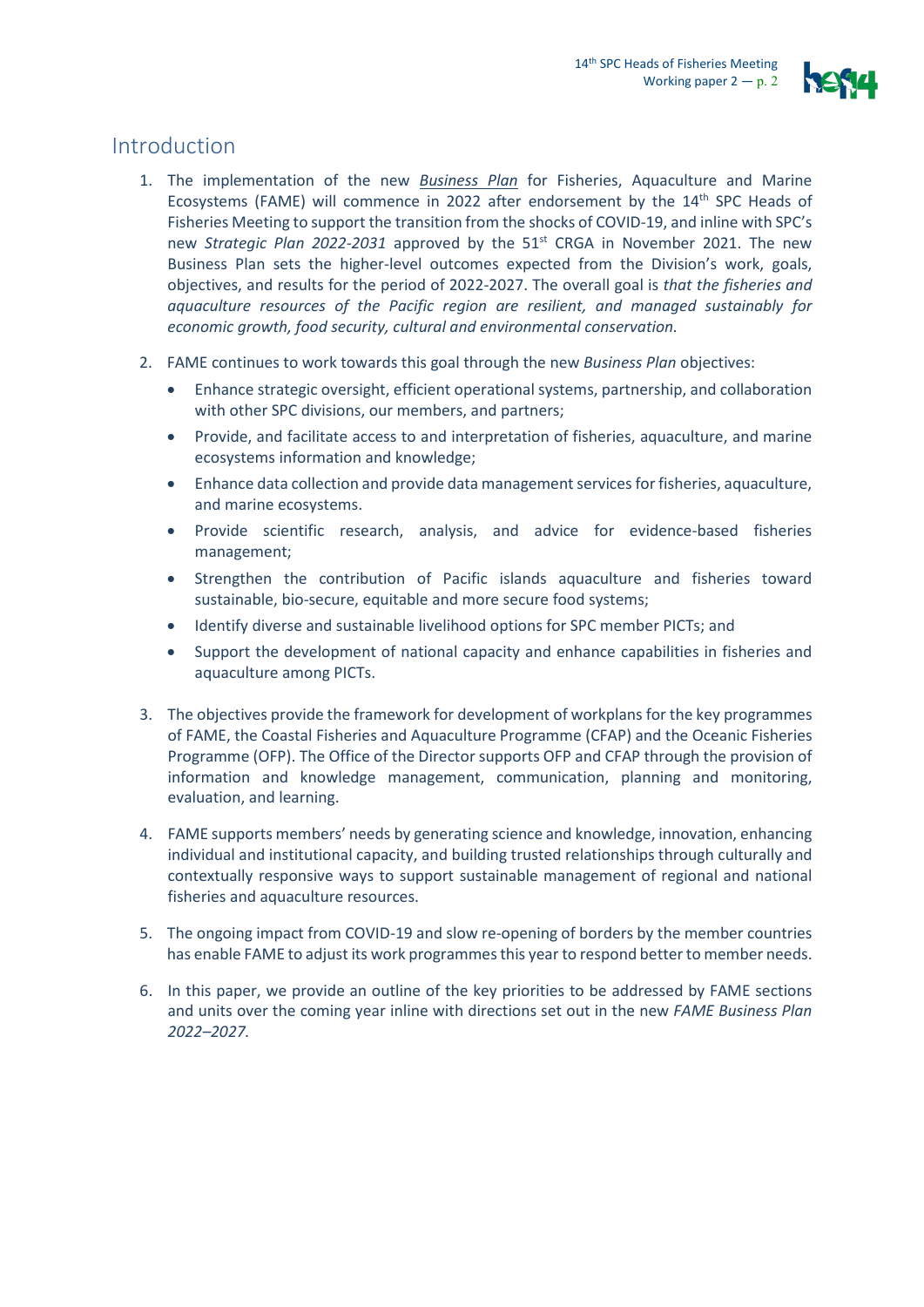

- 7. The fisheries and aquaculture sector in the region is undergoing rapid changes due to both regional dynamics and global trends related to climate change, COVID-19, food security, population growth and a shifting geopolitical landscape. These changes require FAME to have strategic foresight and to position itself to serve the needs of members and navigate these challenges in support of national priorities, regional frameworks and SPC's strategic plan.
- 8. An emerging priority for FAME has been to plan for a post-COVID-19 world, including some forms of hybrid (virtual and in-person) approaches to delivering support to members, especially accounting for the variable rates of PICTs returning to the "new normal".
- 9. FAME has recently implemented a member request tracking and management system (Information Paper 8) that will ensure member requests are prioritised, tracked and responded to in a timely and efficient way.

# Key priorities of the FAME Director's Office

10. The FAME Director's Office (DO) provides strategic oversight of the Division's work, supports operational efficiencies, facilitation, and coordination of high-level stakeholder engagement, supports One SPC through integration, collaboration, communication, and partnership. In addition, the Director's Office, in partnership with SPC's Integration and Resource Mobilisation section, develops funding and partnership opportunities and ensures that FAME is well integrated with the rest of SPC through involvement in corporate-level planning and decision making. The Office incorporates two functions that work across the Division's two substantive programmes – the Fisheries Information and Knowledge Section, and the PMEL Unit (including communication, programme planning and resource mobilisation).

### *Fisheries Information and Knowledge Section*

- 11. The Fisheries Information and Knowledge Section supports objective 2 of the new draft *FAME Business Plan 2022–2027*. In summary, the Section develops and facilitates access to, and interpretation of fisheries information and knowledge products in collaboration with other FAME sections, as well as with, and for, all members. It also collects, organises and disseminates relevant fisheries information, mainly to assist members to achieve SDG14: Conserve and sustainably use the oceans, seas and marine resources.
- 12. The priority work being conducted by the Section includes:
	- The production of reference newsletters and information bulletins that provide a current look at some of the most exciting research and case studies on marine-related topics of interest to the region: the tri-annual *SPC Fisheries Newsletter* and two-yearly Information Bulletins (*Women-in-Fisheries* and *Beche-de-mer*).
	- The production of scientific and technical reports to assist members and other FAME sections, as well as other paper-based information tools such as posters, brochures, leaflets and manuals.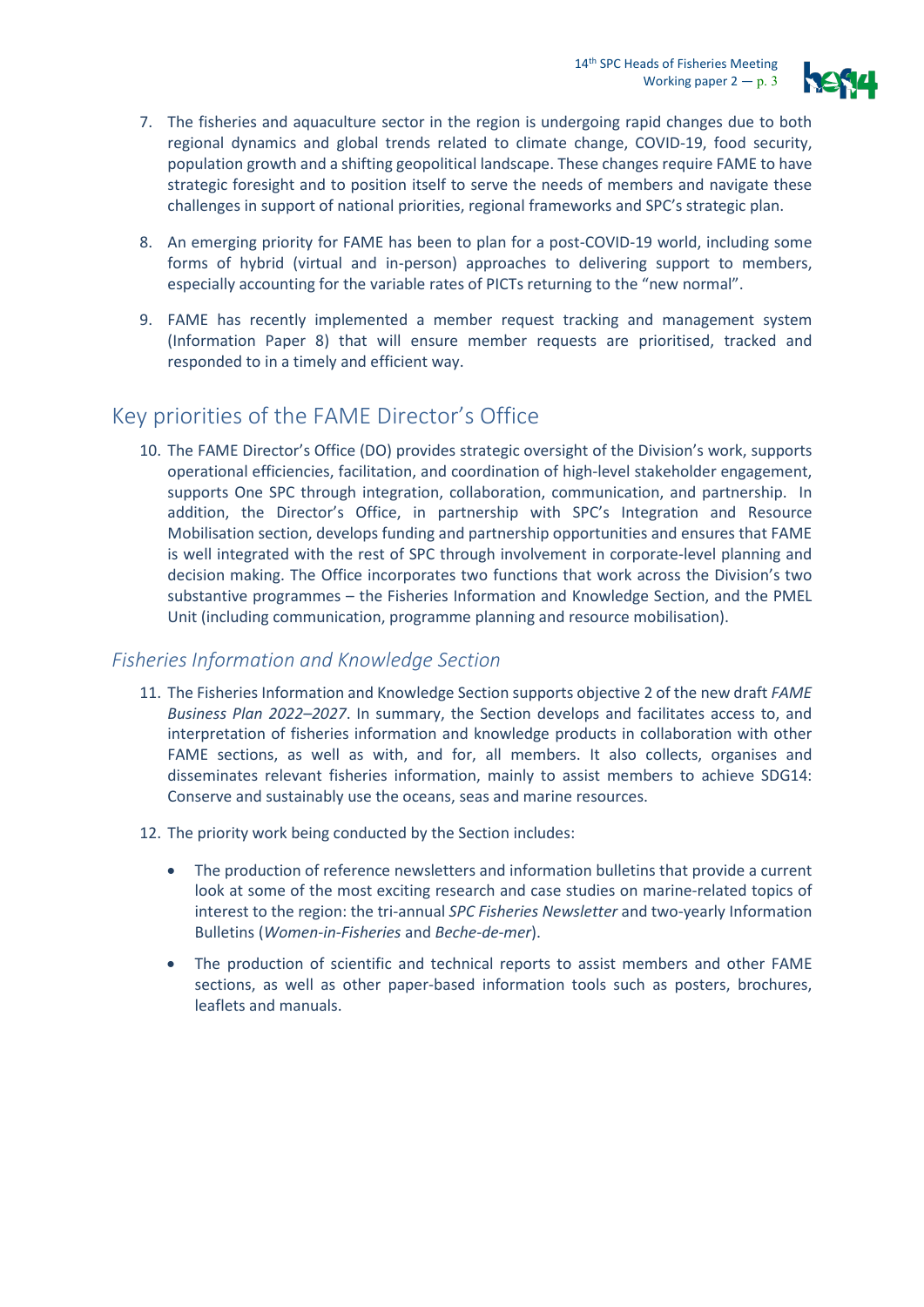

- The provision of fisheries-related information in response to specific needs expressed by members or as a response to needs identified at the regional level, using all available media, including Internet, web applications, social media, etc.
- The production of tailor-made information for communities, in line with the New Song recommendations, using a wide range of materials combining print with more interactive tools such as videos, animated films dubbed in local languages and social media.
- The production of training videos as pre-learning tools for online workshops aiming at reinforcing capacity of Pacific Island fisheries officers and associated networks.
- The elaboration of national information strategies in collaboration with member countries and territories to refine their communication strategies to enhance community engagement, elevate local voices, and support social and behaviour change efforts. The objective is to significantly increase the delivery of information on sustainable coastal fisheries management to communities. This approach has been undertaken in collaboration with the LMMA Network for the Melanesian countries.

### *Planning, Monitoring, Evaluation and Learning (PMEL) Unit*

- 13. The FAME PMEL Unit supports the FAME Division in MEL, communication and visibility, donor and corporate reporting, project scoping and design, strategic foresight and planning, resource mobilisation, budget tracking, facilitation and learning from within FAME as well as undertaking broader strategic planning and learning.
- 14. Priority work areas for FAME PMEL unit in 2022 includes:
	- **Internal MEL systems and support** is provided to enhance evidence generation on FAME's work areas and communicate results to members and stakeholders, while improving systems, tools, standards, and processes, building MEL capability and capacity within FAME. This includes supporting FAME's new *Business Plan 2022-2027.*
	- **Integrated MEL in One SPC:** The PMEL Unit supports and works with the broader SPC MEL focal points led by the Strategic Planning and Learning section in delivering integrated MEL services.
	- **Communication**: Priorities for communication include the development and implementation of the communication strategy for the Division, improved visibility, and communication of FAME's work areas to members and partners, enhancing the ongoing collaboration and network with CROP agencies, donors, and stakeholders. It also includes cohesive messaging on other common concerns for the region, such as the Food Systems, Climate Change, and the Blue Pacific.
	- **Programme Planning**: Priorities of this work includes facilitation, coordination, and oversight of high-level stakeholder engagements – such as the SPC Heads of Fisheries Meetings and the Regional Technical Meeting on Coastal Fisheries and Aquaculture (RTMCFA) and the Regional Fisheries Ministers Meeting (RFMM). Support annual and long-term planning within FAME sections, including the development and implementation of the *FAME Business Plan 2022-2027* and integrated programming within SPC. In addition, it supports FAME's overall budget tracking.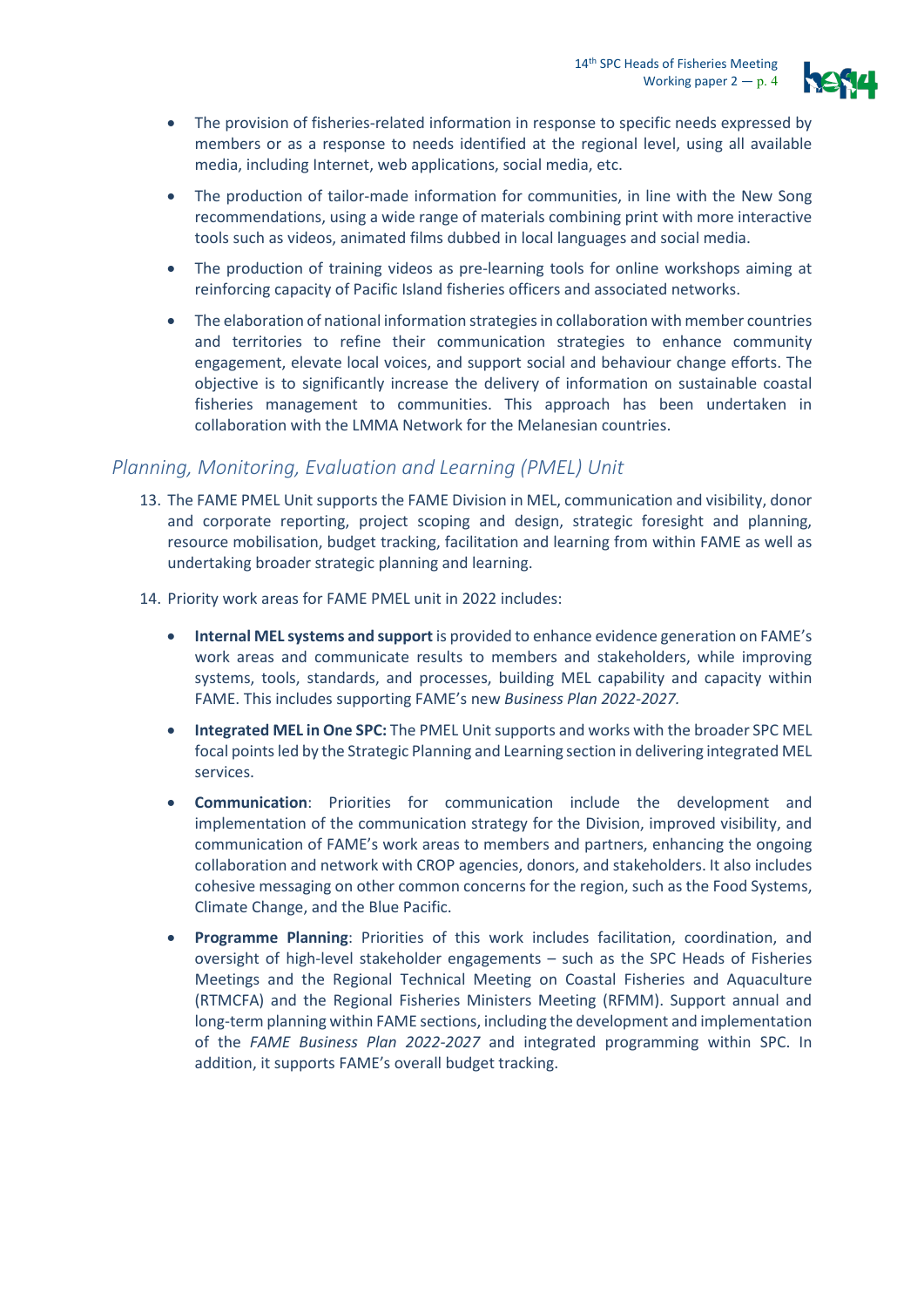

- **Resource Mobilisation**: Priorities of this work include grants and project tracking and document management, concept and proposal writing, and support to SPC's Integration and Resource Mobilisation Section.
- **Pacific Fisheries Leadership Programme (PFLP):** PMEL's work includes ongoing programme management, budget management and MEL oversight, facilitating learning and sharing, engagement and collaboration with participants, consortium members and the Steering Committee for the PFLP.

# Key priorities and emerging areas of the Coastal Fisheries and Aquaculture Programme (CFAP)

- 15. The Coastal Fisheries and Aquaculture Programme (CFAP) provides science and technical support to Pacific Island Country and Territory (PICT) governments and administrations to enhance the management of coastal fisheries, and the sustainable development of aquaculture and nearshore livelihoods. CFAP supports and implements all seven of the FAME Business Plan objectives.
- 16. CFAP priorities are captured in the recently completed CFAP 5-Year Plan and also guided by members requests and the frameworks and strategies in the ["New Song for Coastal Fisheries](http://purl.org/spc/digilib/doc/b8hvs)  – [Pathways to Change: The Noumea Strategy"](http://purl.org/spc/digilib/doc/b8hvs), the coastal fisheries component of the ["Future](http://purl.org/spc/digilib/doc/xnc9f)  [of Fisheries: Regional Roadmap for Sustainable Pacific Fisheries"](http://purl.org/spc/digilib/doc/xnc9f)[, Pacific Framework for Action](https://www.spc.int/DigitalLibrary/Doc/FAME/Reports/SPC_21_Framework_for_action.pdf)  [on Community-based Fisheries Management](https://www.spc.int/DigitalLibrary/Doc/FAME/Reports/SPC_21_Framework_for_action.pdf) and the ["Regional Framework on Aquatic](http://purl.org/spc/digilib/doc/23nkb)  Biosecurity<sup>"[1](#page-4-0)</sup>. Activities are supported by key donors, including Australia, New Zealand, European Union, Sweden and the United States, and implementation is frequently in partnership with non-government organisations, civil society organisations, communities, universities and, increasingly since COVID-19 related restrictions, locally and regionally based consultants.
- 17. CFAP will implement its new 5-year plan commencing in the second half of 2022. The 5-Year Plan guides CFAP's work to better support governments and administrations to effectively manage and equitably benefit from their coastal fisheries and aquaculture resources, though the use of emerging technologies, community engagement, evidence-based management, and people-centred approaches.
- 18. In the third quarter of 2021, the CFAP restructured into three sections: Aquaculture; Coastal Fisheries and Aquaculture Science; and Coastal Fisheries Management and Livelihoods. These sections are supported by two cross-cutting areas: Coastal Fisheries Information and Data – providing database and information service support and advice; and Coastal Fisheries Economics – providing economic advice, analysis and assessment of fisheries and aquaculture data and projects.
- 19. 2022 will be the first year of full implementation of the two Coastal Fisheries and Aquaculture flagship projects: Sustainable Coastal Fisheries and Aquaculture for Pacific Livelihoods, Food

<span id="page-4-0"></span><sup>1</sup> [Links: [http://purl.org/spc/digilib/doc/b8hvs;](http://purl.org/spc/digilib/doc/b8hvs) [http://purl.org/spc/digilib/doc/xnc9f;](http://purl.org/spc/digilib/doc/xnc9f) and [http://purl.org/spc/digilib/doc/23nkb\]](http://purl.org/spc/digilib/doc/23nkb)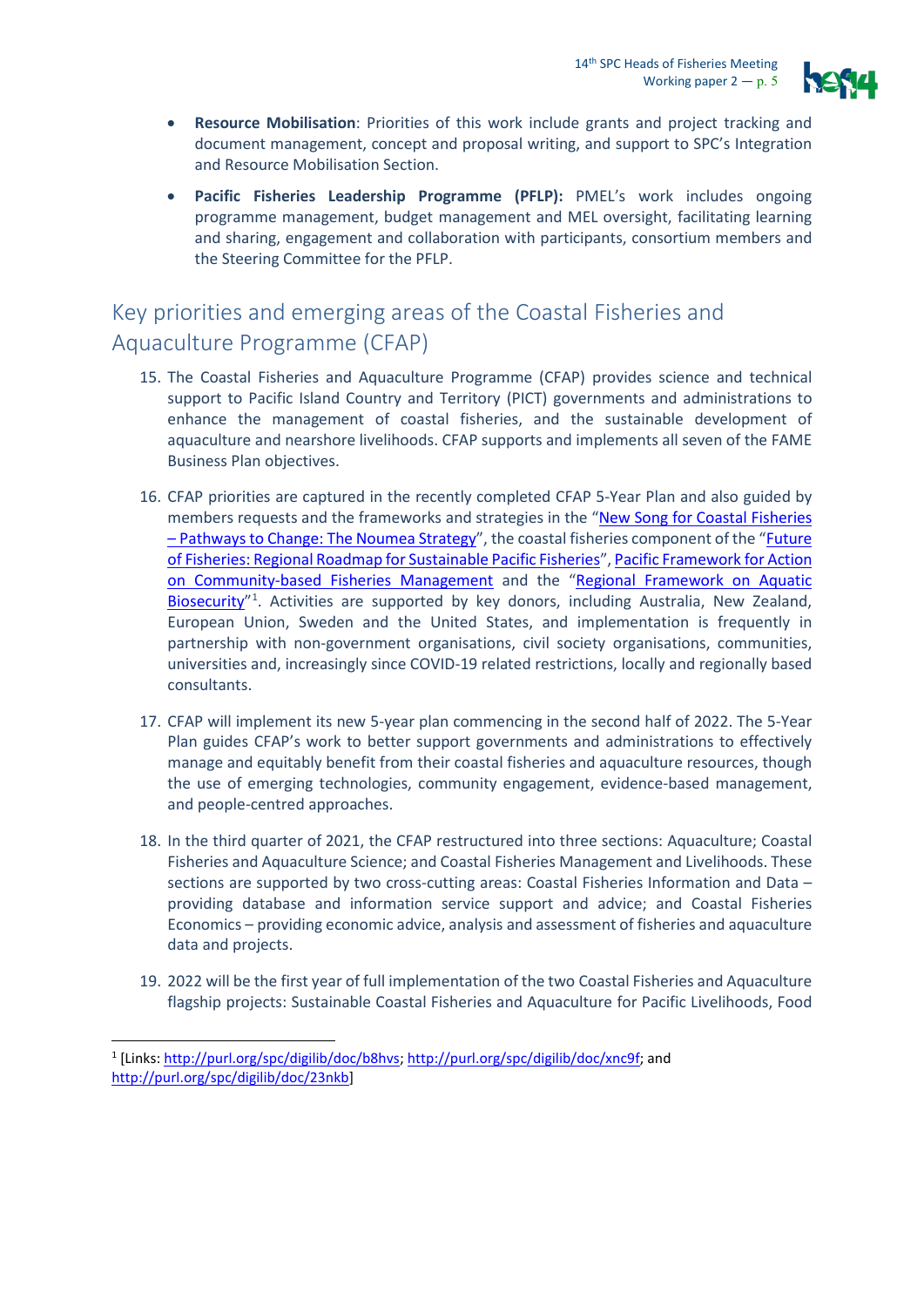

and Economic Security (SCoFA); and the Pacific Coastal Fisheries Management and Compliance (PCFMC) project. These are in addition to the ongoing Australian and New Zealand Government's programme funding to FAME, and the coastal component of the current European Union/Sweden funded PEUMP Programme. This year CFAP will implement an interactive donor-project 'mapping' tool that clearly indicate what activities are actively supported by which donor(s), and to highlight where there are still gaps in support of priority activities.

20. The 4<sup>th</sup> SPC Regional Technical Meeting on Coastal Fisheries and Aquaculture (RTMCFA4), including the first Community-Based Fisheries Dialogue (CBFD), were held online using a virtual platform in October 2021. Full report on the outcomes and actions in HoF14 *Working Paper 5 and Background Paper 2.* 

### *Coastal Information and Data*

21. The priority work areas the Coastal Fisheries Information and Data team for 2022 includes:

- Support to PICTs through developing formal online training courses; providing training on market/landings/socio-economic surveys using Ikasavea and web modules; training on the Monitoring, Control and Surveillance module; and on the Reef Fisheries Integrated Database (RFID) and other web-based modules. Responding to member requests for country specific database support and training, including addressing legacy databases and migrating and decommissioning old databases.
- Small-scale fisheries catch data collection through the use of photos and tablet applications (TAILS and Ikasavea). Further development is underway to facilitate the synchronisation of data between offline and online tools, and to provide access to outputs and results to participating members.
- Using artificial intelligence and machine learning tools to analyse photos of fishes and invertebrates on a measuring board or on a mat to semi automatise data entry by predicting species, reading scales, and calibrating images for length measurements. As more images are acquired and validated, models will be able to recognize a larger number of species and be tuned to various settings
- A web/tablet module has been further developed for invertebrate catch data specificities of invertebrate fisheries (seasonality and fishing habits; specific types of measurements). It will complement the online module for underwater surveys.
- PICT specific fisheries and aquaculture related documents have continued to be scanned and remote support provided to several member-managed knowledge bases to promote the accessibility of scientific knowledge to national fisheries staff.
- Current knowledge of the biology, exports and regulations of targeted species is being collated by experts and will be presented in an online database that is in development, along with tools derived from these parameters (such as, weight and length conversions between wet and processed product; suggested minimum size derived from species traits).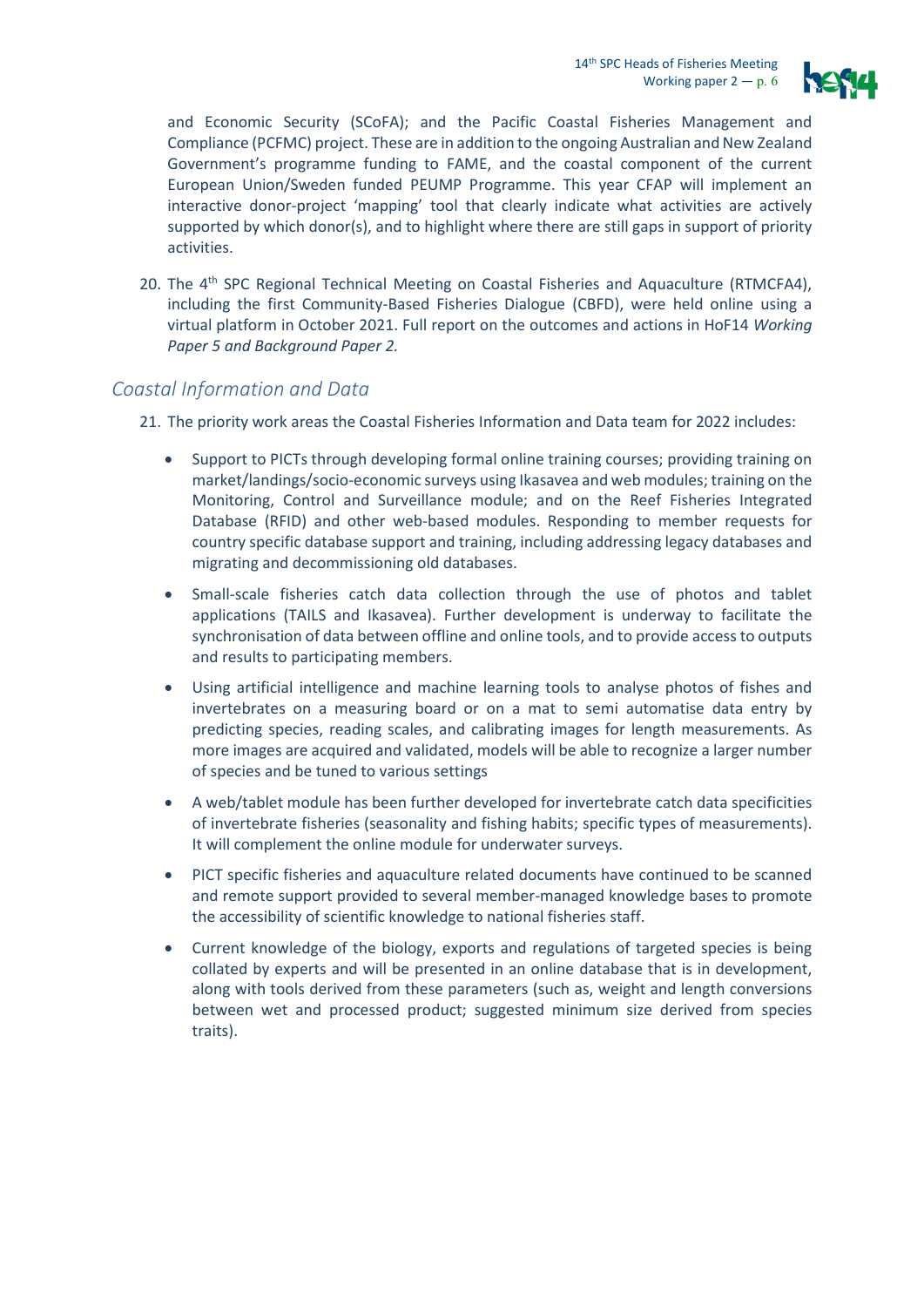

- In order to improve the mapping and monitoring of the benthic habitat in relation to coastal resources, large photographic underwater surveys have been conducted to complement classification from satellite imagery. Artificial Intelligent (AI) is being used for computer assisted image classification of both still and video images.
- A Monitoring, Control and Surveillance (MCS) online module to record infringements has been developed rolled out and is currently being trialled. With the increase in coastal fisheries activities in the region due to COVID-19 related restrictions, the ongoing development of this module is a high priority.
- Online training (data acquisition, entry and analysis) tools and access to the latest information continues to be developed on a fishery-by-fishery basis, to provide web-based self-service tools for the various stakeholders.
- An online module is in development to assist planning and deployment of anchored Fish Aggregating Devices (a-FADs), to complement the SPC manual on anchored FADs released in 2020.
- An emphasis on the development of web modules for quality control, predefined and customised queries, and statistical analyses to ease data flow between members and SPC, as well as the assessment and cleaning of data and accessibility to scientific outputs (selfservice and expert advice).
- Tools and methodologies for to traceability of commercial products will be explored to improve the monitoring of levels of exploitation and allow enforcement of coastal fisheries-related quotas at a local scale. Processed sea cucumber species images will be used to produce training/support tools for enforcement officers in identifying processed product species.
- The trialling of underwater video for deeper sea cucumber species stock assessments, assisted by computer vision analysis of the videos.

#### *Aquaculture*

22. The priority work areas for the Aquaculture section in 2022 include:

- Enhancing regional and national capacity in aquaculture policy, planning, MCS and legislation to facilitate the establishment of clear priorities for aquaculture to meet current and future needs, especially post COVID-19 impacts. This includes: conducting a Regional Aquaculture Assessment and initiating a process for the formulation of a Pacific Regional Aquaculture Strategy (see working paper 6); providing expertise and technical support to members on the development of new and a review of existing national aquaculture development and management plans; providing technical support to members on the development and/or review of commodity specific policy and action plans; and providing technical support to members in the area of aquaculture and aquatic biosecurity legislation/policy/plans.
- Providing direct (in Fiji and New Caledonia) and remote technical and analytical support for aquaculture to facilitate production and economic sustainability, including: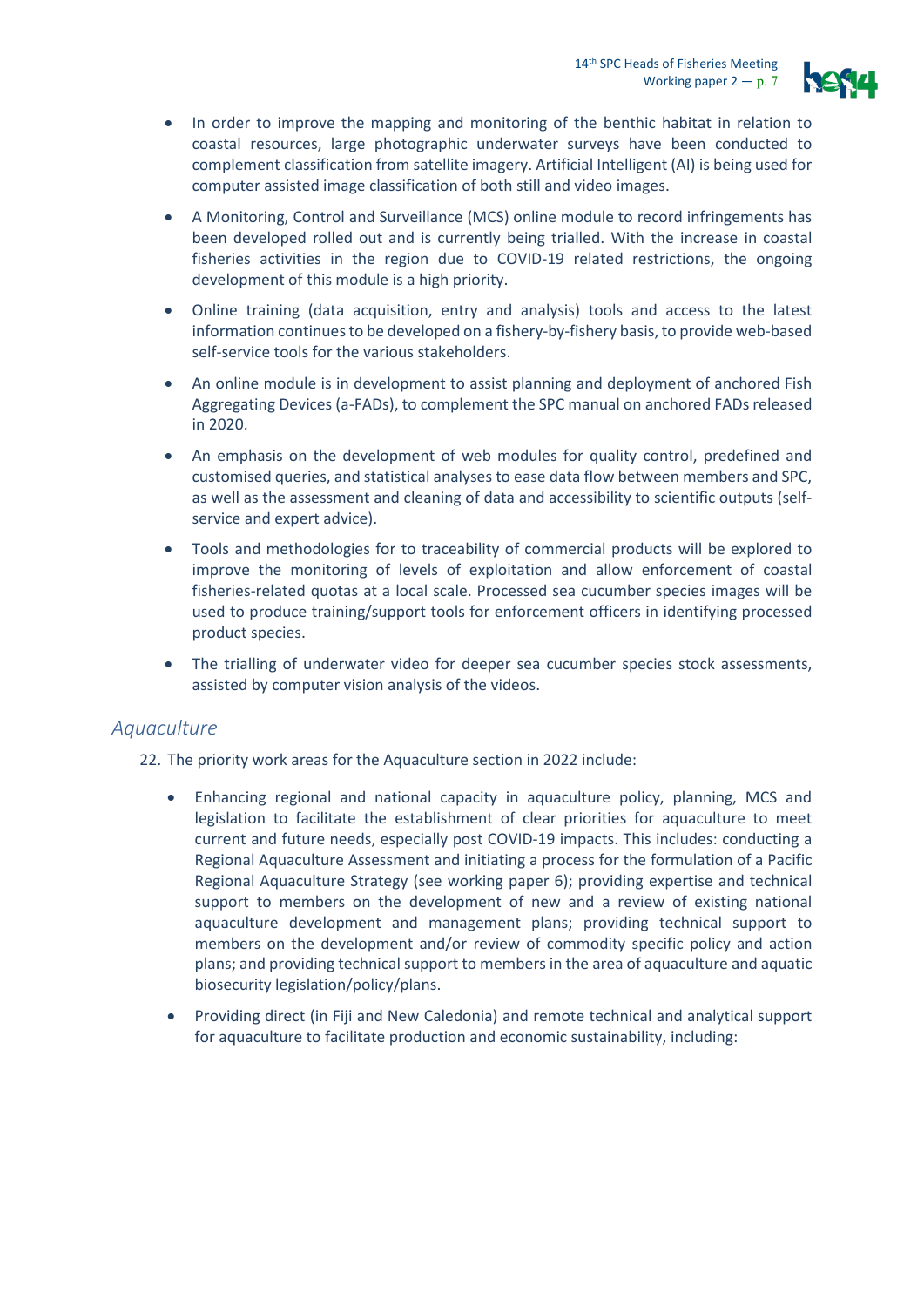

- o Strengthening members' capacity and technical constraints in feed, seed and broodstock management, including further developing the 'cluster approach' to support small operators better manage coronavirus impacts on aquaculture.
- o Providing technical support to improve aquaculture infrastructure.
- $\circ$  Supporting private sector development through capacity-building and technology transfer to increase efficiency of enterprises and up-scale their production.
- o Improving remote networking and collaboration, technology, research, skills transfer and technical advice.
- o Strengthening business skills, knowledge and information on aquaculture operations through mentoring and training.
- o Strengthening economic and market assessments for viable aquaculture commodities and products, including identifying and facilitating the shift to domestic markets to compensate for COVID-19 trade impacts.
- Enhancing the management of aquatic biosecurity risks, including: supporting the application of the Regional Framework on Aquatic Biosecurity; supporting members to strengthen risk analysis capacity and assess their aquatic biosecurity needs and practices, especially as impacted by the COVID-19 related travel, trade and isolation restrictions; supporting members to improve aquatic biosecurity disease diagnosis, surveillance and reporting practices; strengthening national capacities of quarantine of live aquatic organisms; and supporting members to improve national infrastructure and operations for quarantine of live aquatic organisms.
- Developing online tools, training and support for improved governance in terms of policies, legislation, development and management plans. Absence of good governance and/or clarity on tenure slows development in aquaculture.
- Promote game-changing innovation and diversification in members' aquaculture production sectors by facilitating the acquisition of appropriate new technology and investments.
- Identify and foster aquaculture that is "climate-smart", by virtue of either being resilient to climate change or by helping to address climate change (such as by carbon sequestration).
- Expand current the 'cluster approach' to include supporting industry associations reach a critical mass through better information exchange, more efficient procurements, and coordinated marketing.
- Strengthen gender and social inclusion assessments to better understand family farming, especially the roles of women and youth in aquaculture.
- Provide support to members on web-based data applications to strengthen on-farm data collection and management.
- Improve engagement in aquaculture in the area of monitoring, control and surveillance, as well as capacity building in occupational health and safety in aquaculture farming operations.
- Strengthen leadership skills in commercial aquaculture farming operations.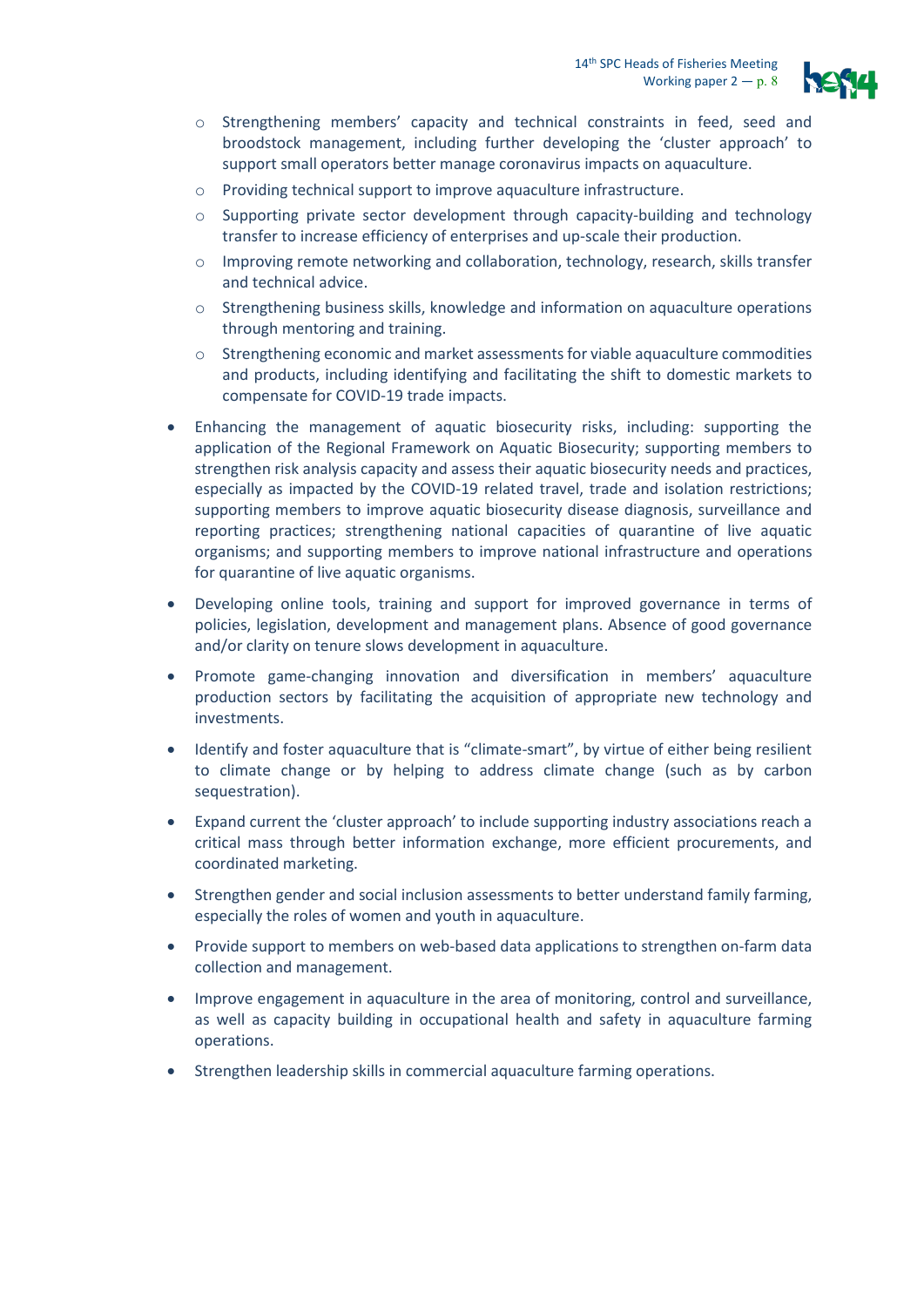

• Target future work to support hatcheries for key commodities and low cost/low technology farming systems for livelihood aquaculture.

### *Coastal Fisheries Management and Livelihoods*

23. The priority work areas for Coastal Fisheries Management and Livelihood Section includes:

- Assisting members to strengthen coastal fisheries and aquaculture management arrangements, through support on reviewing and drafting policies, management plans, legislation and regulations, and training national fisheries officers and communities in Monitoring, Control, Surveillance and Enforcement activities.
- Expanding the coordination and support to members and partners in implementing effective CBFM scaling-up approaches within national contexts in line with the "Pacific Framework for Action on Scaling-up Community-based Fisheries Management".
- On request, providing on-going support for reviewing and advising on CBFM programmes and projects.
- Providing oversight of the implementation of the PEUMP Programme LMMA Network CBFM activities in Melanesia.
- Developing and maintaining a Community-based Fisheries Management (CBFM) web portal to serve as an inclusive e-platform about CBFM in the region.
- Providing coordination, support, and promotion across the region for the scaling of community-based fisheries in PICTs.
- Supporting members with sustainable livelihoods opportunities, through strengthening national anchored FAD programmes and providing anchored FAD training workshops; capacity enhancement and support in safe, sustainable fishing methods; and developing non-extractive uses of coastal fisheries resources.
- Developing and maintaining an anchored-FAD web portal to improve members' access to up-to-date anchored FAD design, development, deployment, monitoring and management information, tools, and training materials.
- Expanding current MCS training, capacity building and support activities at the national level to enable national fisheries MCS officers to train and support their counterparts in communities located on outer islands or in remote locations.
- Providing regular training and mentoring on legislative drafting for coastal fisheries and aquaculture, aimed at members' fisheries policy and legal officers.

### *Coastal Fisheries and Aquaculture Science*

24. The priority work areas for Coastal Fisheries and Aquaculture Science section includes:

- Build the CFAP science capacity and capability to provide PICTS with requested support in:
	- o Building the science foundations for a standardised, Pacific approach to sustainable, evidence-based coastal fisheries management.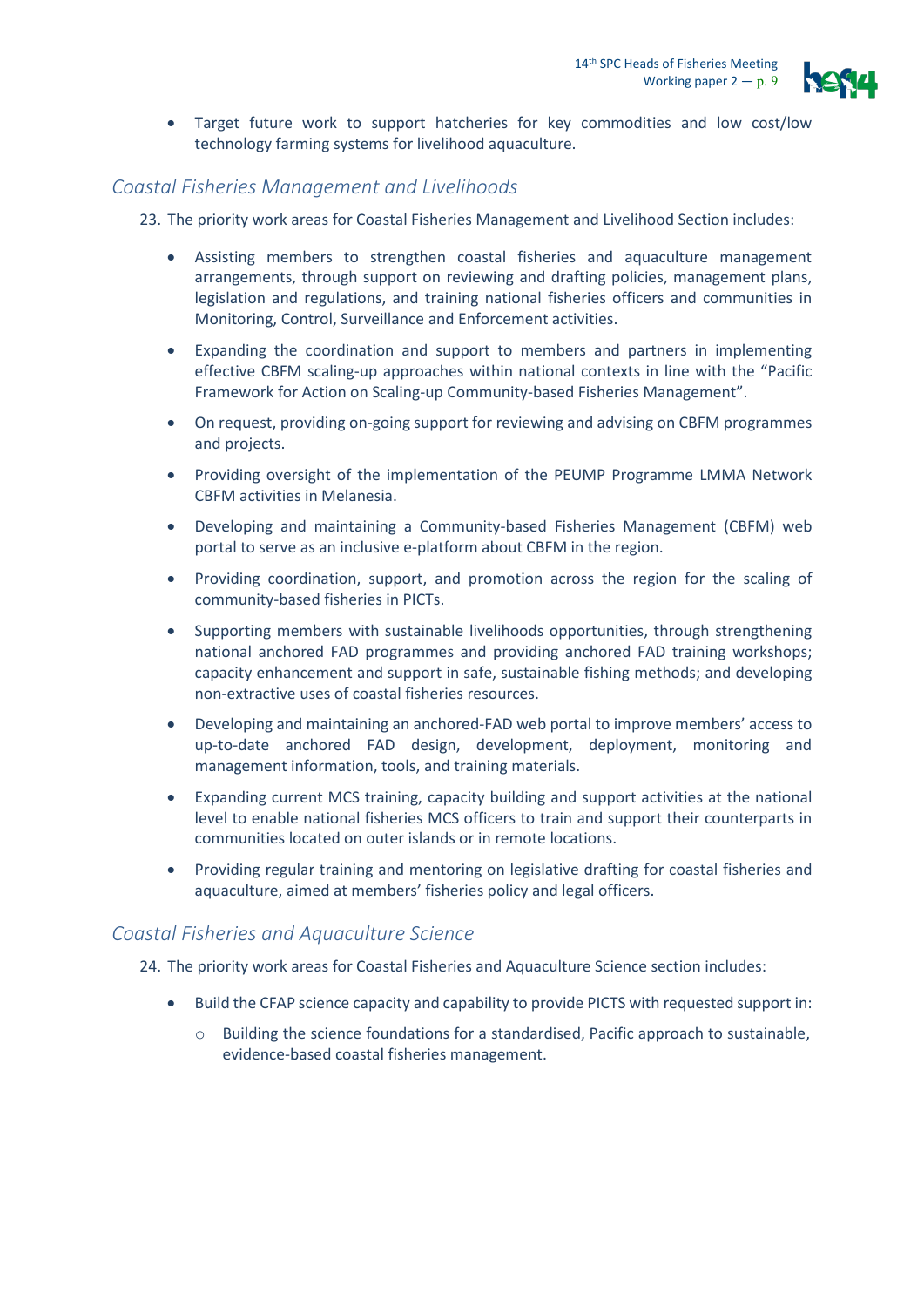

- o Utilising new tools (e-tools) and approaches for online data entry; standardised data collection; data and information quality control; and analysis and dissemination for use in management decision-making (see *Coastal Fisheries Information and Data* above).
- Working with members to assess and manage finfish and invertebrate resources and their associated habitats to inform management through resource assessments, data analysis, interpretation, training, mentoring and advice.
- Capacity enhancement support to members to conduct fisheries independent (in water surveys) and fisheries dependent (market and creel surveys) assessments, through developing online learning software and conducting virtual training for members' fisheries staff.
- Developing a series of "marine resource status" reports, similar to the recent ["Trochus in](http://purl.org/spc/digilib/doc/ndmxi)  [the Pacific Islands: a review of the fisheries, management and trade"](http://purl.org/spc/digilib/doc/ndmxi) and ["Aquarium](http://purl.org/spc/digilib/doc/m8znz)  [products in the Pacific Islands: a review of the fisheries, management and trade"](http://purl.org/spc/digilib/doc/m8znz), that can be maintained as easily-updatable web-based reports.

## Key priorities and emerging areas of the Oceanic Fisheries Programme (OFP)

- 25. The OFP supports objectives 3, 4, 6 and 7 of the draft *FAME Business Plan*. To summarise, OFP provides scientific advice on the status of stocks and impacts of fisheries and the environment on both target and non-target species and the pelagic ecosystem, conducts research on the biology and ecology of tuna and tuna-like species, provides technical support in the collection and management of data from fisheries, and provides capacity building opportunities to members across these fields of work.
- 26. OFP delivers its work to members both at the national level and through the various regional and sub-regional fisheries organisations of which they are members, including the Western and Central Pacific Fisheries Commission (WCPFC), the Pacific Islands Forum Fisheries Agency (FFA) and the Parties to the Nauru Agreement (PNA). In doing so, there is extensive collaboration with the Secretariats of these organisations, as well as with government fishery agencies many NGOs and universities.
- 27. Providing scientific advice to help maintain healthy oceanic resources and ecosystems continues to be a key OFP role, to ensure that both short-term and long-term options are informed by the best available scientific information. Following the COVID-19 outbreak, OFP has continued to reach out to its partners and worked collaboratively to identify emerging issues and deliver scientific advice to improve understanding and help develop effective mitigation strategies. In addition to being responsive to addressing emerging COVID-19 issues, OFP also continues to pursue work that will support sustainable management of tuna fisheries to help ensure longer-term benefits can be maintained. In turn, progressing work that will contribute to a better understanding of food security options, such as estimation of potential bycatch levels, further research into non-target species biology and data reporting tools (e.g. TAILS), aims to help provide scientific information to support decision making that may mitigate some ongoing COVID-19 impacts.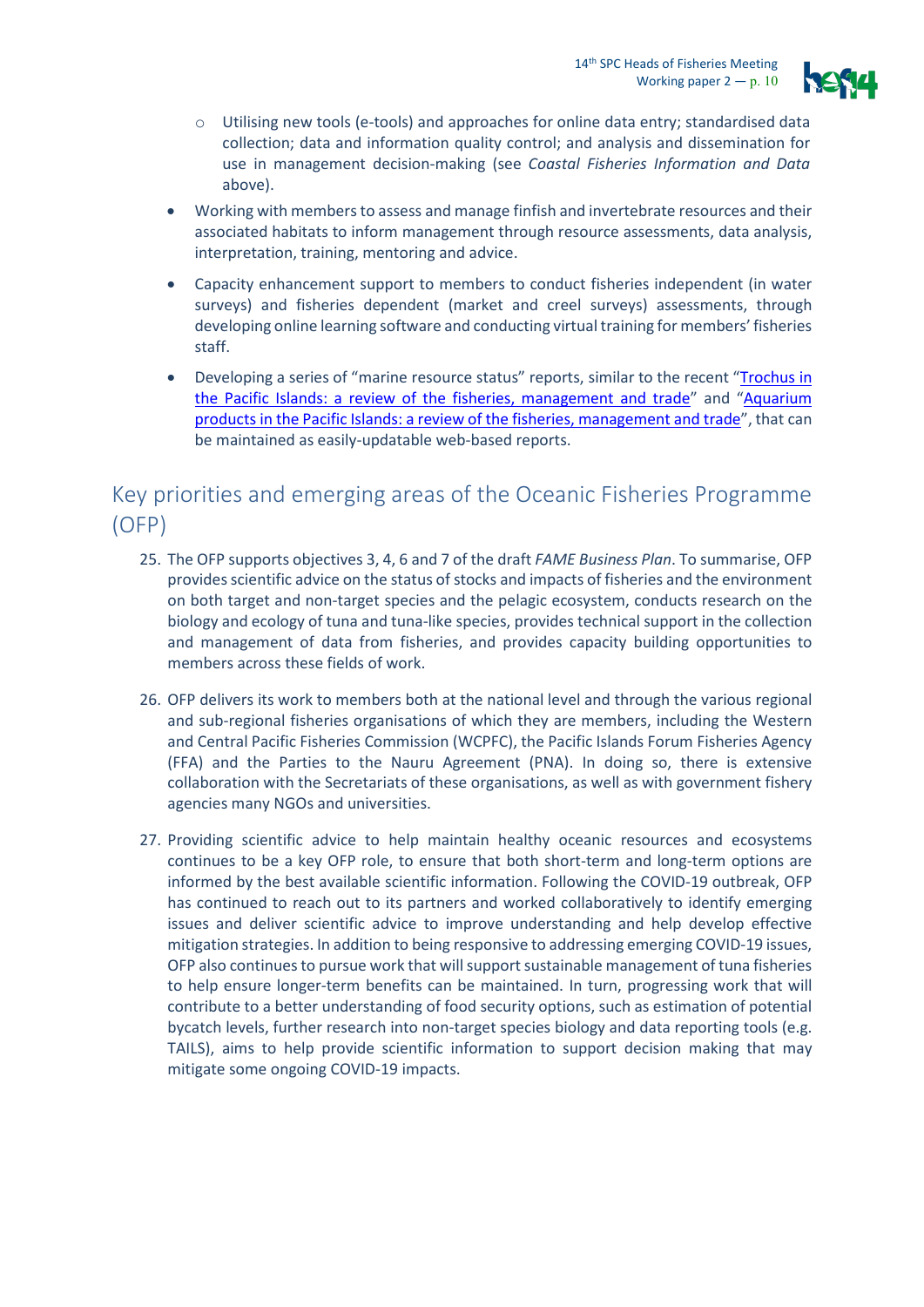

- 28. Organisationally, the work of the Programme falls into three sections the Fisheries & Ecosystems Monitoring & Assessment (FEMA) section, the Data Management (DM) section and the Stock Assessment & Modelling (SAM) section – however, there is considerable integration across these areas in order to provide comprehensive services and support in oceanic fisheries to members.
- 29. One area that cuts across all sections in OFP is:
	- National science capacity building to continue to build the region's skill sets. Internally, OFP aims build on the Pacific Island Fisheries Professional programme with the examination of the feasibility of short-term placement opportunities and FAME mentorship activities. Through the development of stronger links with regional Universities and partners, the aim would also be to develop options for studies that lead to formal qualifications and the development of new skills and opportunities to fill gaps in curricula areas that foster specific skills of direct relevance to fisheries science (e.g. statistics, stock assessment, etc.).

### *Fisheries Ecosystem Monitoring and Analysis (FEMA)*

30. The priority work being conducted by the FEMA section includes:

- **Providing important biological inputs** for stock assessments and related scientific advice. This includes work on tuna age and growth, reproduction, movements, diet and trophic ecology. Key programmes in support of this work are:
	- 1. The Pacific Tuna Tagging Programme, with annual tag release cruises and the regional tag recovery effort now funded substantially through the WCPFC.
	- 2. Trophic ecology research voyages and associated laboratory analyses; and
	- 3. PIRFO, the Pacific Islands Regional Fisheries Observer programme, coordinated collaboratively with FFA to provide training and accreditation of tuna fisheries observers in the region.

These programmes are undertaken with substantial collaboration and assistance from member fisheries offices, in particular national observer programmes. In addition to providing critical data for stock assessments, modelling the impacts of environmental variation and other management advice, they also provide opportunities for member fisheries scientists to enhance their capacity and skills through direct participation.

- **Modelling the impacts of environment variation, including climate change,** on tuna and the pelagic ecosystem. OFP pioneered the development of the SEAPODYM model, a key platform for understanding the interaction of environment and tuna, in the late 1990s, and we continue to collaborate with the French organisation Collecte Localisation Satellites (CLS) in this work. SEAPODYM integrates a variety of fisheries, biological and environmental data at a fine spatial scale, and it can be used to assess questions such as the efficacy of spatial management measures and the impact of environmental variation such as ENSO and climate change.
- **Monitoring the impacts of tuna fisheries on bycatch** and the pelagic ecosystem more broadly. FEMA conducts analyses of observer data to produce estimates of important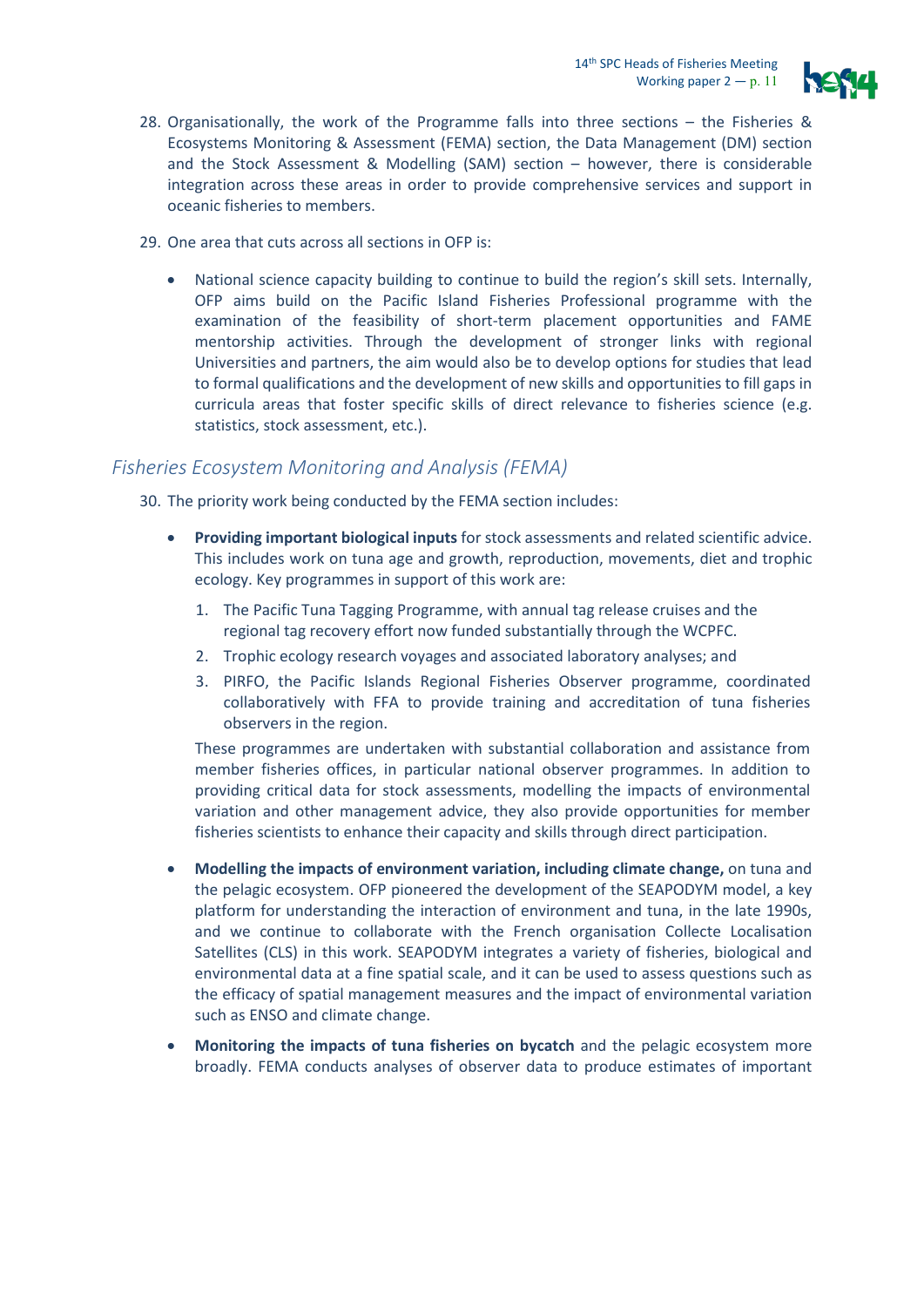

bycatch species, including species of special interest such as marine turtles and sea birds, and are reported periodically as regional- and national-level analyses. This information is increasingly important for the certification of fisheries by bodies such as the Marine Stewardship Council.

- **The application of new technology** to monitoring of fisheries. FEMA provides assistance to members in the development and implementation of video-based electronic tools for monitoring catch and effort by longliners, as well as rolling out electronic reporting tools, such as the longline e-log *OnBoard*, port sampling app *OnShore* and the *Tails* app for collecting small-scale fisheries data, all developed by the OFP Data Management Section.
- **Maintaining the Pacific Community Specimen Tissue Bank** that includes samples collected for the WCPFC Tissue Bank. It supports existing science programmes that support tuna stock assessments and biological material for developing new directions in tuna trophic ecology, methyl mercury, micro/nano-plastics and building the region's capacity in marine ecosystem science generally. Increasingly, the facility combines specimens for both coastal and oceanic science.
- **Fisheries genomics and molecular ecology.** Following HoF12, FEMA has increased its inhouse capacity in the field of fisheries genetics, as well as strengthened its partnerships with key expertise within the Pacific region to support genetic work on tuna stock structure. Sampling protocols and techniques to improve the quality of samples underpinning analyses have been put in place. Current work is focusing on the potential application of close-kin mark recapture for estimating absolute abundance of each tuna stock and the application of genetic metabarcoding as a means for rapid identification of species from tissue and water samples to monitor ecosystem status. The methodological developments associated with this work is likely to have spin-off benefits for traceability monitoring and tuna provenance.
- **Enhanced climate change monitoring.** While the ongoing enhancements to SEAPODYM will further our understanding of the potential impacts of climate change futures on stocks at a variety of spatial and temporal scales, there is a need to develop indicators of climate change that allow us to identify which pathway the Pacific is on toward those potential climate-impacted futures. The development of those indicators and their provision to managers in readily accessible formats, including online dashboards for national reporting, and regional report cards, is underway.
- **Investigating wahoo and mahi mahi ecology,** as key species of importance to nearshore fisheries and critical to the success of the nearshore anchored FAD fisheries in the coming decades. Currently, there is limited information on their biology and ecology in the Western and Central Pacific. Age and growth, migratory patterns, and how these species may be impacted by climate change are key questions. This work would need to occur across OFP and CFP. Work has commenced to document the growth chronologies of mahi mahi through time, to understand the environmental drivers that influence productivity of this species.
- **Investigating the impact of methyl mercury and micro/nano-plastic** contamination of tuna and other fish stocks, including the health implications for Pacific Island human populations. Micro and nano-plastic contamination of fish and the oceans generally is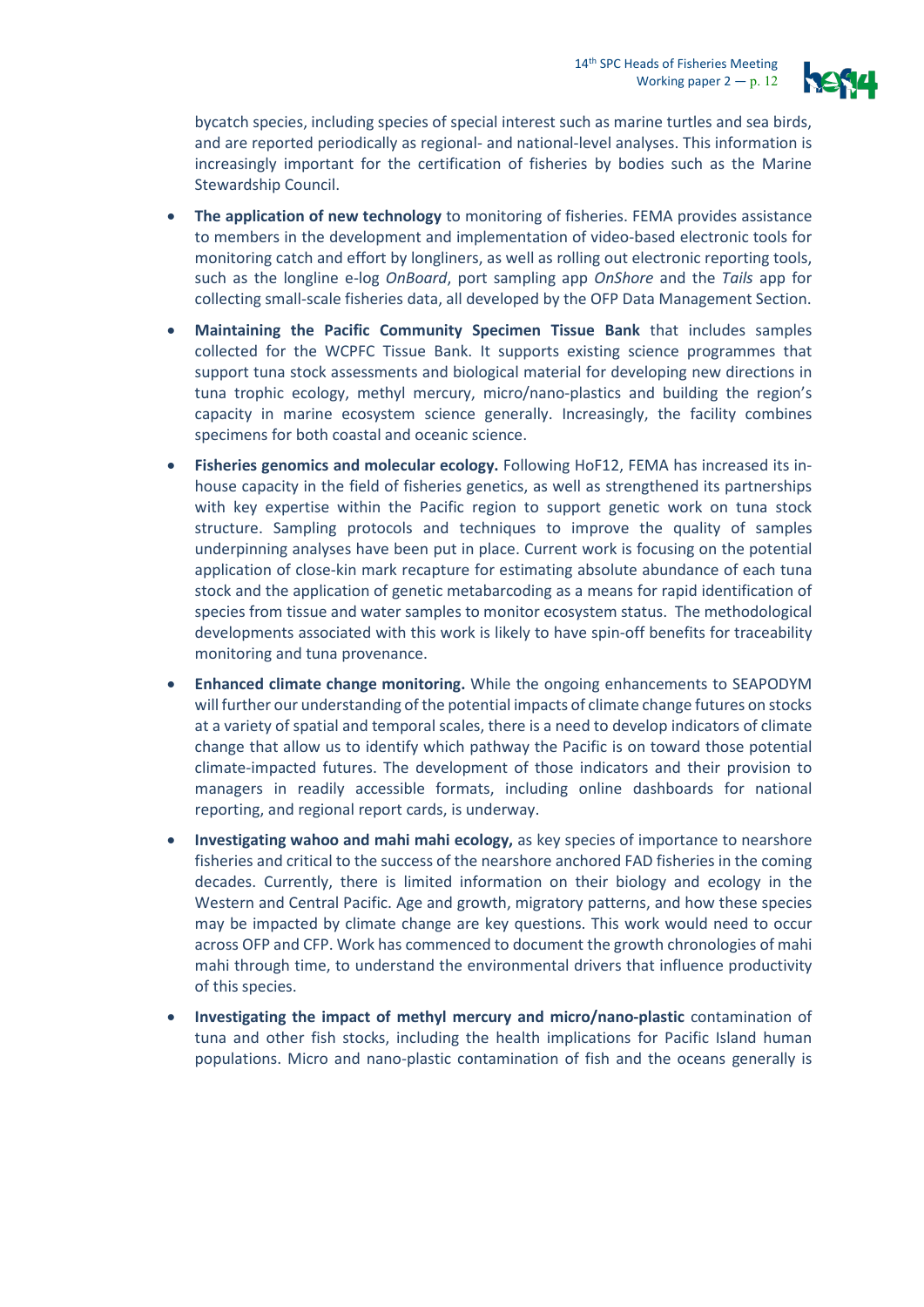

emerging as a new and serious threat for fisheries and human health. Sample collection has commenced in PNG and New Caledonia with a focus on skipjack and yellowfin tuna. Laboratory analyses are expected to be completed by December 2022.

### *Data Management (DM)*

- 31. The priority work being conducted by the DM section includes:
	- **Enhancements and support for** *TUFMAN 2* **and** *DORADO***,** which enable member countries to manage/report on their integrated tuna fishery data. These systems now integrate all major tuna-fishery data types (including logbook, VMS, observer, port sampling, and unloadings data) and work will continue to focus on how to enhance capacity so that member countries have more control on processing, managing, reporting and analysing their data, through these systems. SPC will also continue its focus on using the *Slack* helpdesk to provide live support to members, noting that this system now has over 440 users, who have exchanged more than 550,000 messages since inception in 2016.
	- **Enhancing E-Reporting (ER) tools** developed by SPC in response to member country requests. The Data Management section has developed several E-reporting tools in response to member country requests: the longline e-log *OnBoard* and the *TAILS* app for collecting small-scale fisheries data are now well-established systems and implemented in several member countries. The port sampling app *OnShore* is increasingly being used by member countries and presents considerable potential for the future of port monitoring. SPC has also trialled an ER system to acquire longline observer data at sea, in response to requests from several member countries (*OLLO*). All E-Reporting systems developed by SPC are fully integrated into the *TUFMAN 2* and *DORADO* systems. SPC remains attentive to future requests from member countries for new ER tools.
	- **Data Management support to the WCPFC**, which also covers the direct support to member countries in satisfying their WCPFC reporting obligations, but also building capacity (through mechanisms such as the Regional Tuna Data Workshop) to enhance the ability of member countries to respond directly to WCPFC reporting obligations without SPC assistance.
	- **Data standards, monitoring and auditing for regional tuna fisheries** continue to be enhanced and now extend beyond the requirements for science to include the requirements for Monitoring, Control and Surveillance (MCS), Economics and E-Monitoring process standards. SPC continues to have a key role through the SPC/FFA/PNAO Data Collection Committee (DCC) in coordinating meetings that review and update regional data standards (with other regional and sub-regional organisations, and member countries). As the region transitions to increasingly efficient data collection approaches, the DM Section will refocus on data auditing approaches, assisting members to ensure the quality of data collected from their fisheries is as high as possible.
	- **Acquisition of E-Reporting and E-Monitoring data from third-party systems**, covers situations where member countries choose to adopt ER and EM systems developed and maintained by third-party technical service providers. SPC continues to work with member countries and their service providers, providing advice on data quality control and other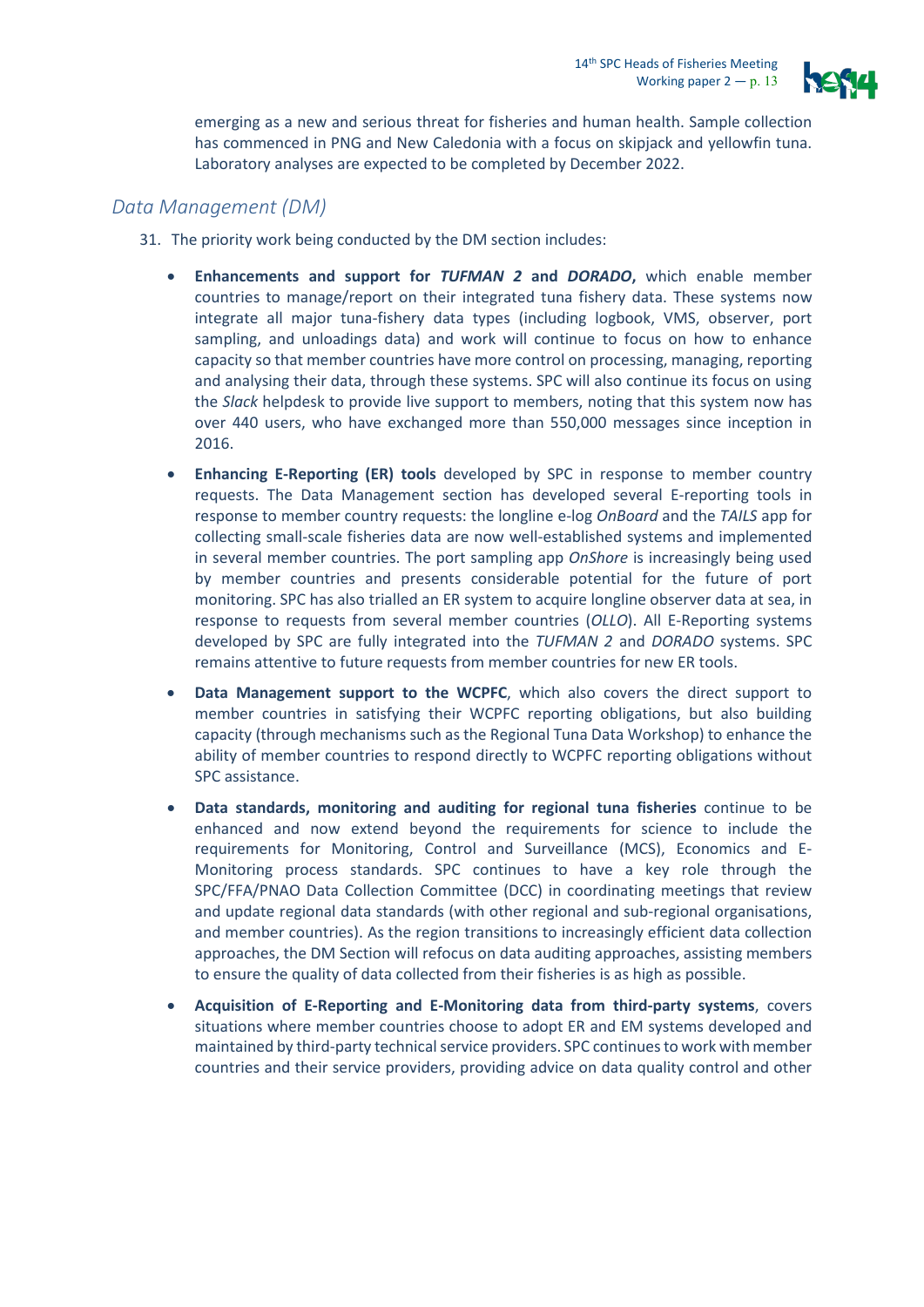

standards so that the data flow seamlessly into regional systems (e.g. the member country's *TUFMAN 2* database instance). SPC has a key technical role in the establishment of ER and EM standards in the region (through both the DCC and the WCPFC ER & EM Working Group), which have continued to progress in the past year with the agreement of a regional EM Policy and draft regional longline EM minimum data fields.

- **Support for new management systems required by member countries**, for example, Catch Documentation Systems (CDS) and Catch Management Systems (CMS). Most data already collected and managed through the *TUFMAN 2* and other national/regional systems, are fundamental input into proposed regional and national CDS and CMS systems. SPC will continue to have a key role in the provision of technical advice and support to the sub-regional agencies (e.g., FFA and PNA) overseeing these initiatives and to the individual members in the future.
- **Data visualisation, analysis and reporting including alerts**, is an area with considerable potential for tuna fishery data in the near future. The development of these 'business intelligence' systems could allow senior managers to access data 'dashboards' of for example year-to-date, cumulative data for their EEZ, or for their national fleet, through an app. Alerts are features of business intelligence systems (the 'push' philosophy, rather than the 'pull' philosophy of reporting systems) and there is significant scope to introduce this concept into the systems supported by SPC to provide additional functionality; for example, alerts to highlight particular data gaps and/or when approaching certain catch levels. This development area would cut across all OFP Sections.
- **Independent validation of at-sea longline transhipments** has been identified as a major data gap and SPC has initiated work in this area through a collaborative fact-finding study in collaboration with FFA in late 2019, with a follow-up study scheduled for late 2021. SPC will continue to advance this collaborative work and have a key role in the provision of technical advice in establishing an adequate, independent data collection system for atsea longline transhipments, in collaboration with other sub-regional and regional agencies and interested members.
- The use of **artificial intelligence (AI) in electronic monitoring** has also been identified as a potential tool to enhance the efficiency in acquiring fisheries data but also remove any potential for errors related to the challenges humans have in collecting the data. SPC are investigating several areas where AI in electronic monitoring have clear benefits in acquiring fisheries data, and will continue to collaborate with member countries, regional agencies, NGOs and third-party service providers.

#### *Stock Assessment and Modelling (SAM)*

32. The priority work being done by the SAM section includes:

• **Regional stock assessments of tuna, billfish, and sharks** to inform scientific advice on current stock status and fishery sustainability within the western and central Pacific Ocean. These assessments also provide the basis of analyses that examine the potential effectiveness of alternative regional management approaches to achieve fishery objectives of profitability and sustainability. The results feed into the Future of Fisheries Report Card for offshore fisheries, and the annual Tuna Fisheries Assessment Report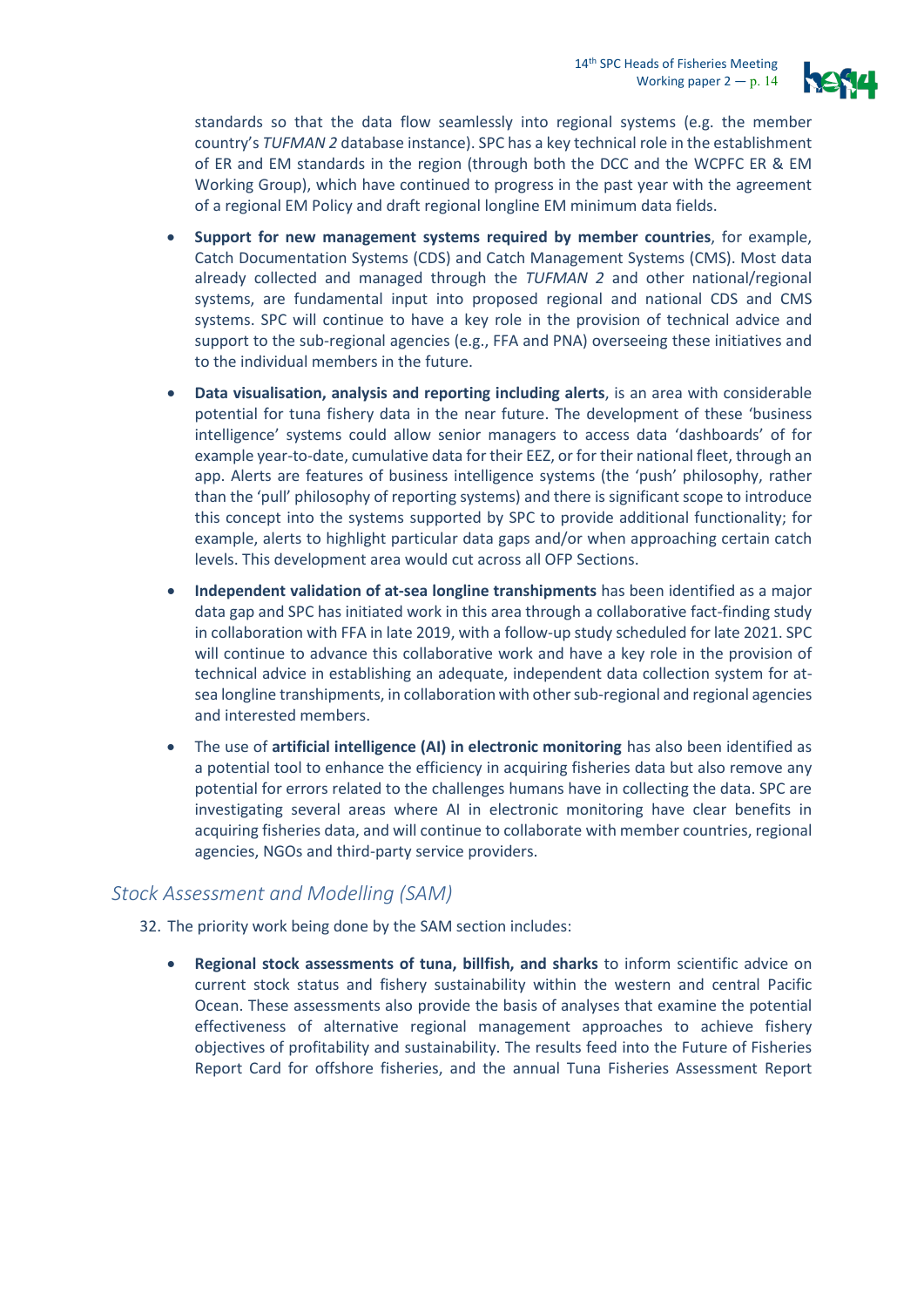

(TFAR). The 2022 stock assessments that OFP will be conducting, or overseeing, include skipjack tuna in the entire WCPFC convention area (WCPFC-CA) and the first assessment of mako shark in the southwest Pacific region of the WCPFC-CA. Other priorities for 2022 include a peer review of the 2020 yellow fin tuna assessment and follow-up analysis to refine the management advice from the 2021 southwest Pacific blue shark assessment. Other work is exploring ways to improve the accessibility, repeatability, and transparency of our stock assessment work.

- **Harvest strategy work for key tuna stocks and fisheries**. Following adoption of the harvest strategy approach by WCPFC members, the SAM section continues to develop the modelling and simulation frameworks to undertake this work. In 2022 they will continue to work with members to identify candidate harvest strategies, including harvest control rules, that best meet their objectives for their tuna fisheries. Decisions facing this year's Commission meeting (WCPFC19) (i.e., selecting management procedures for skipjack and south Pacific albacore) will place greater emphasis on our harvest strategy work at this year's WCPFC Scientific Committee meeting (SC18). To better prepare members for participating in the harvest strategy discussions and decision making, targeted workshops and capacity building will be a high priority in 2022. A key part of the harvest strategy development in 2022 will be the first WCPFC Science Management Dialogue (SMD) to be held shortly after the SC18. The SMD will bring scientists and fisheries managers together to discuss harvest strategies and work towards developing recommendations to support decision making at WCPFC19. A number of targeted subregional workshops, WCPFC seminars and other supporting materials will be provided to help prepare members for the SMD, and ultimately the WCPFC19. On the technical side, further development of a multispecies approach for testing harvest strategies will be a strong focus, along with refinements for the south Pacific albacore management strategy evaluation framework.
- **National-level advice based upon scientific analyses to address specific national requests and issues**. These activities include the development of new 'Issue-Specific National Reports' to address emerging issues of national importance, on-going bioeconomic evaluations of national fisheries undertaken in partnership with FFA, assistance in development of Tuna and Shark Management plans, and provision of analyses in support of regional fisheries management. The analyses are supported by the frequently updated secure online national webpage for each member. Remaining responsive to national requests remains a critical component of the SAM section's activities. Travel to member countries remains restricted in 2022, thus capacity building will continue to take place primarily via online workshops. In 2021, the Stock Assessment training Workshops (SAWs) were completely revamped and delivered to over 100 participants across the two weeks of online delivery. The courses will be further refined for a second year of remote instruction. Work continues to redevelop and modernize the Country Web Pages, following a review of regional users and their data reporting and summary needs. The goal is to transform this tool into a modern interactive dashboard for country specific oceanic fisheries data. Regional support for FFA and PNA continues to be a priority task for the section in 2022, and we will again produce the Tuna Fisheries Assessment Report (No. 22).
- **Research and analysis on Fish Aggregation Devices (FADs)** is ongoing to increase our understanding of this fishing approach and support improved management and decision-